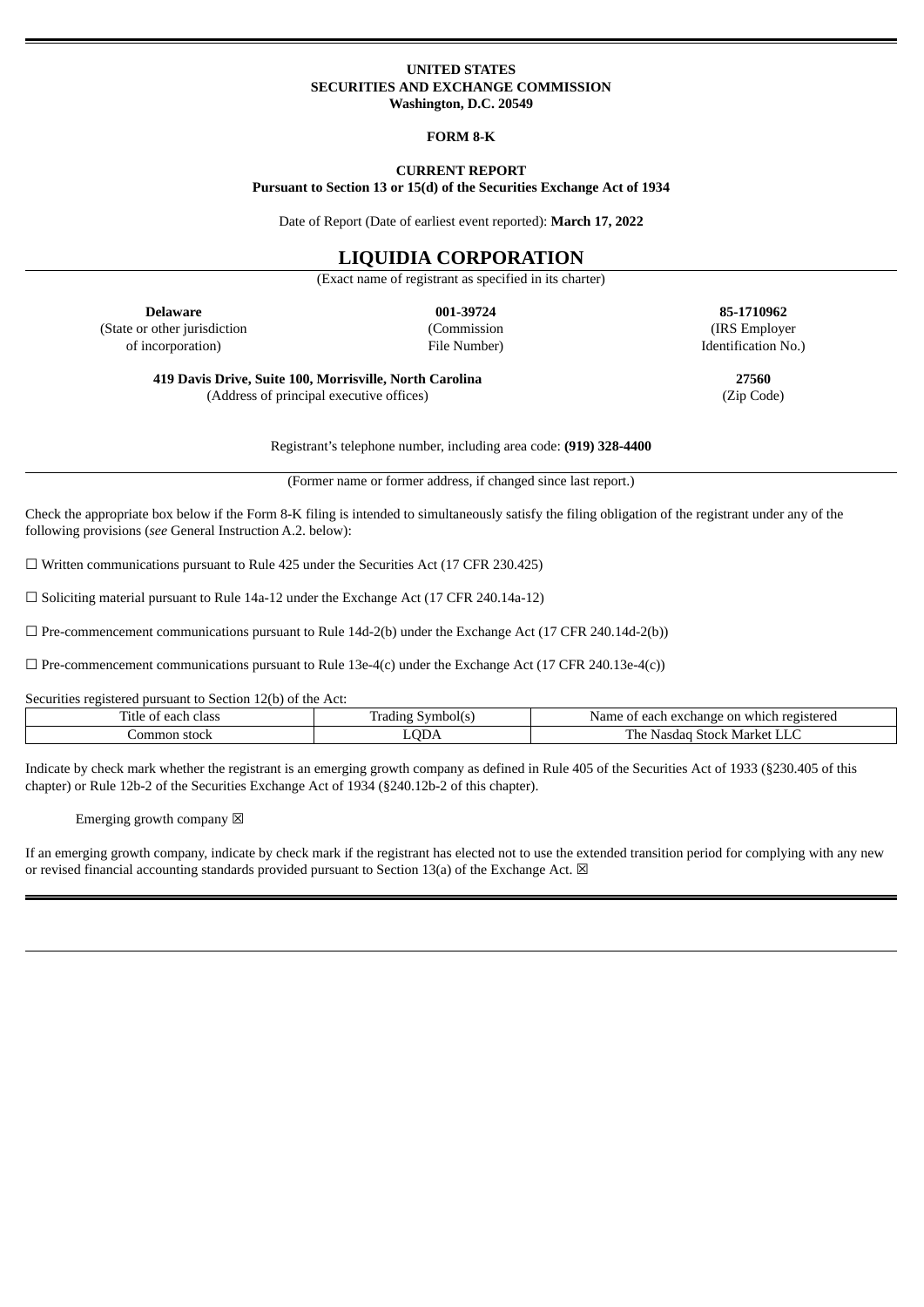#### **Item 2.02 Results of Operations and Financial Condition.**

On March 17, 2022, Liquidia Corporation, a Delaware corporation, issued a press release announcing its financial results for the full year ended December 31, 2021 and also provided a corporate update. A copy of the press release is furnished herewith as Exhibit 99.1.\*

# **Item 9.01 Financial Statements and Exhibits.**

(d)

| Exhibit |                                                                              |
|---------|------------------------------------------------------------------------------|
| No.     | <b>Exhibit</b>                                                               |
| 99.1    | Press Release of Liquidia Corporation, dated March 17, 2022.                 |
| 104     | Cover Page Interactive Data File (embedded within the Inline XBRL document). |

\* The information in Item 2.02 of this Form 8-K shall not be deemed "filed" for purposes of Section 18 of the Securities Exchange Act of 1934, as amended (the "Exchange Act"), or otherwise subject to the liabilities of that section, nor shall it be deemed incorporated by reference in any filing under the Securities Act of 1933, as amended, or the Exchange Act, except as expressly set forth by specific reference in such a filing.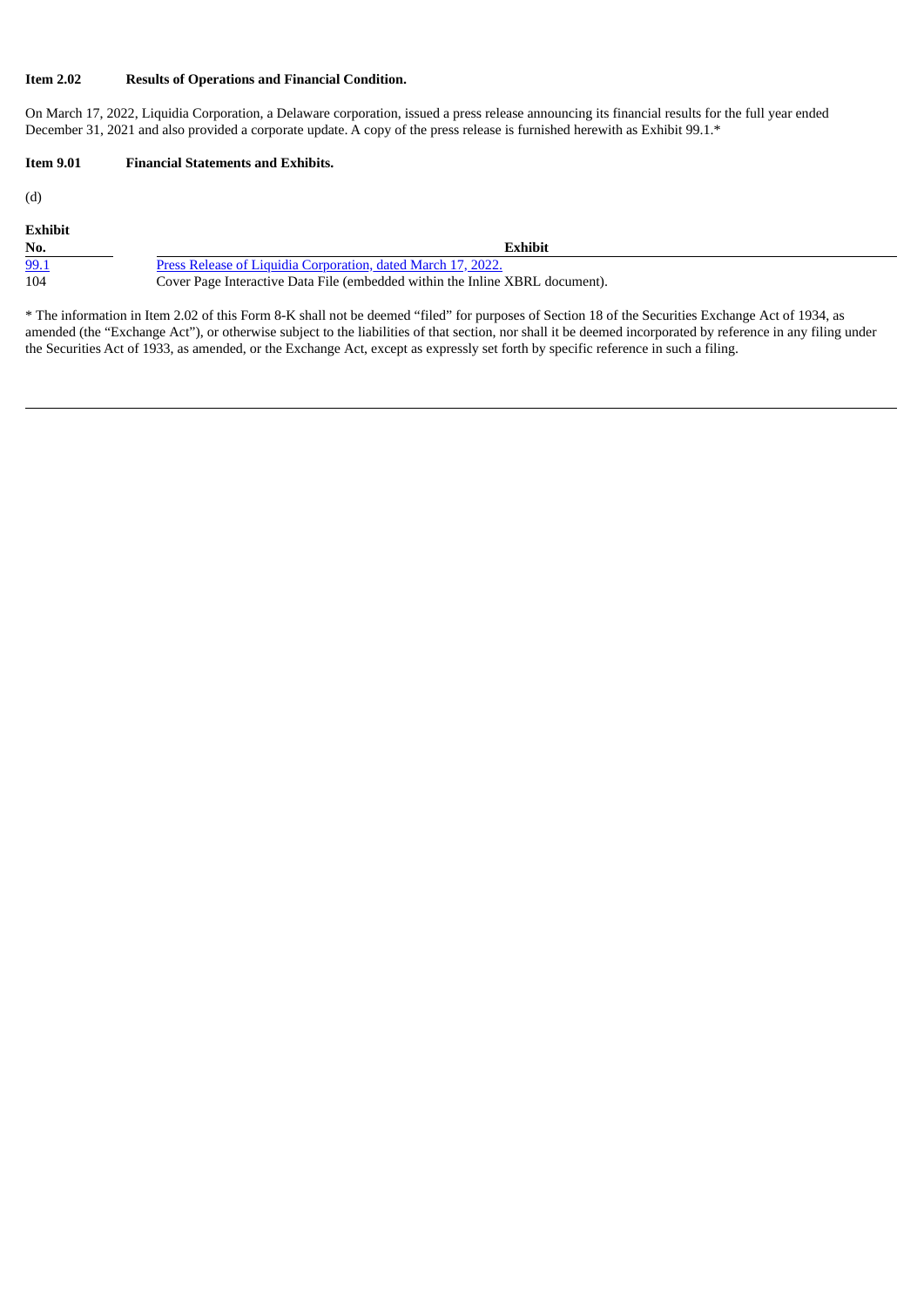# **SIGNATURES**

Pursuant to the requirements of the Securities Exchange Act of 1934, the registrant has duly caused this report to be signed on its behalf by the undersigned hereunto duly authorized.

March 17, 2022 Liquidia Corporation

By: /s/ Michael Kaseta

Name: Michael Kaseta Title: Chief Financial Officer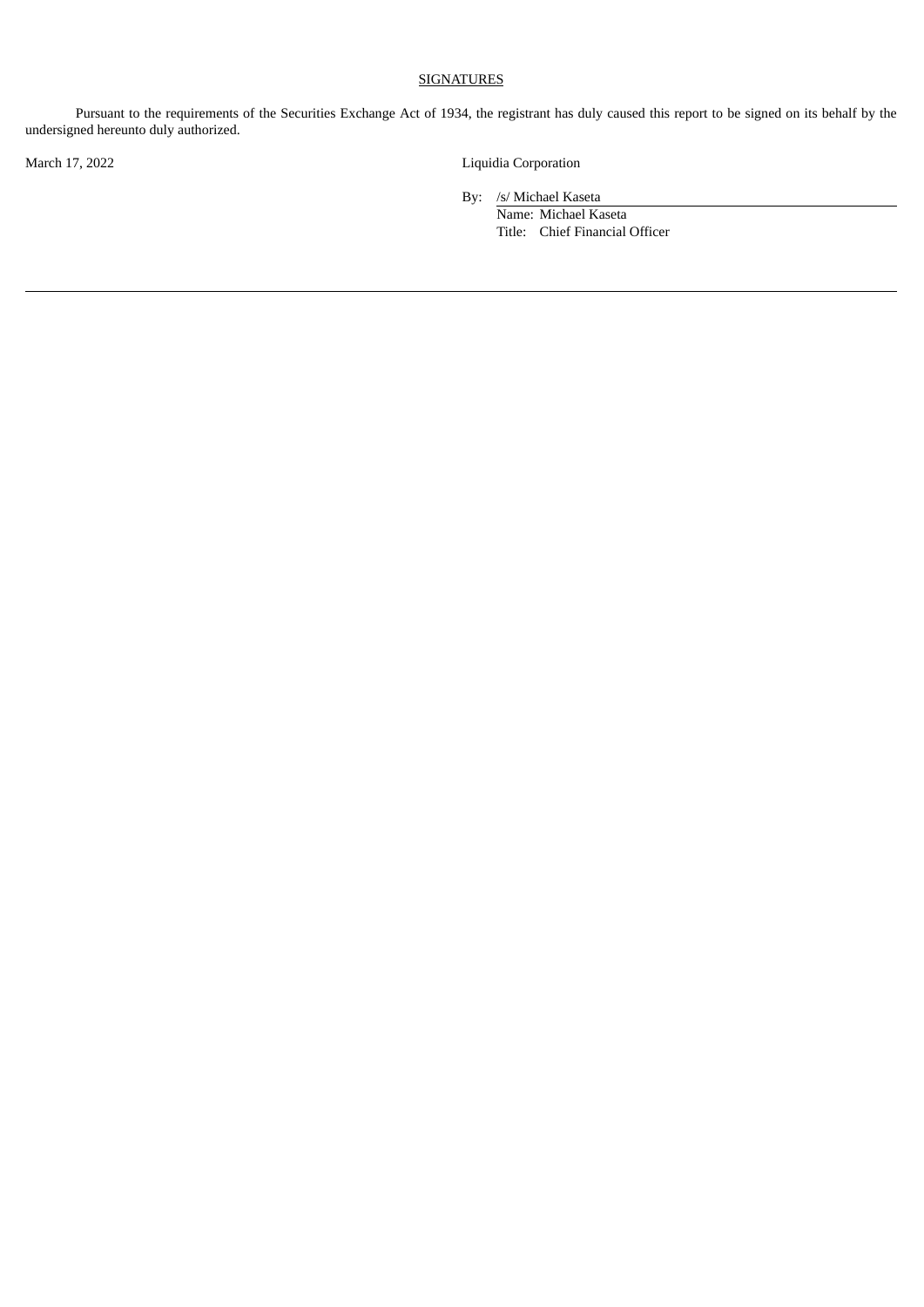

# <span id="page-3-0"></span>**Liquidia Corporation Reports Full-Year 2021 Financial Results and Provides Corporate Update**

- *Received tentative FDA approval of YUTREPIA™ (treprostinil) inhalation powder*

- *Expanded use of Treprostinil Injection to include subcutaneous administration*
	- *Preparing to launch YUTREPIA in late-2022 pending final FDA approval*
	- *Company to host webcast and conference call today at 8:30 a.m. ET*

**MORRISVILLE, N.C., March 17, 2022** - Liquidia Corporation (NASDAQ: LQDA) ("Liquidia" or the "Company") today reported financial results for full-year ended December 31, 2021. The Company will host a webcast and conference call at 8:30 a.m. ET to discuss the 2021 financial results and provide a corporate update.

Roger Jeffs, Liquidia's Chief Executive Officer, said: "Last year, we achieved every goal we set by increasing sales of Treprostinil Injection, securing tentative approval of YUTREPIA, advancing our legal position in the ongoing Hatch-Waxman case, and strengthening our balance sheet. I am sincerely grateful for the team who has positioned the company for its next stage of dramatic growth. We are excited about the opportunity to offer YUTREPIA to PAH patients in 2022, especially as the demand for inhaled treprostinil expands into a potential market opportunity of over \$1 billion in the near future."

#### **Corporate Updates**

Completed first full year as a fully integrated, research, development, and commercial organization with immediate focus on treating pulmonary **hypertension.** In November 2020, Liquidia Technologies, Inc. and RareGen, LLC (now known as Liquidia PAH, LLC) became wholly owned operating subsidiaries of Liquidia Corporation. The new corporate entity includes commercialization capabilities and expertise in pulmonary arterial hypertension (PAH) in support of Treprostinil Injection, the first-to-file generic formulation of Remodulin® (treprostinil) from Sandoz Inc. Strategically, the combined entity reinforced Liquidia's commitment to PAH patients and the medical community in preparation for the launch of YUTREPIA™ (treprostinil) inhalation powder upon potential final approval by the United Stated Food and Drug Administration (FDA) and favorable resolution of the Hatch-Waxman litigation.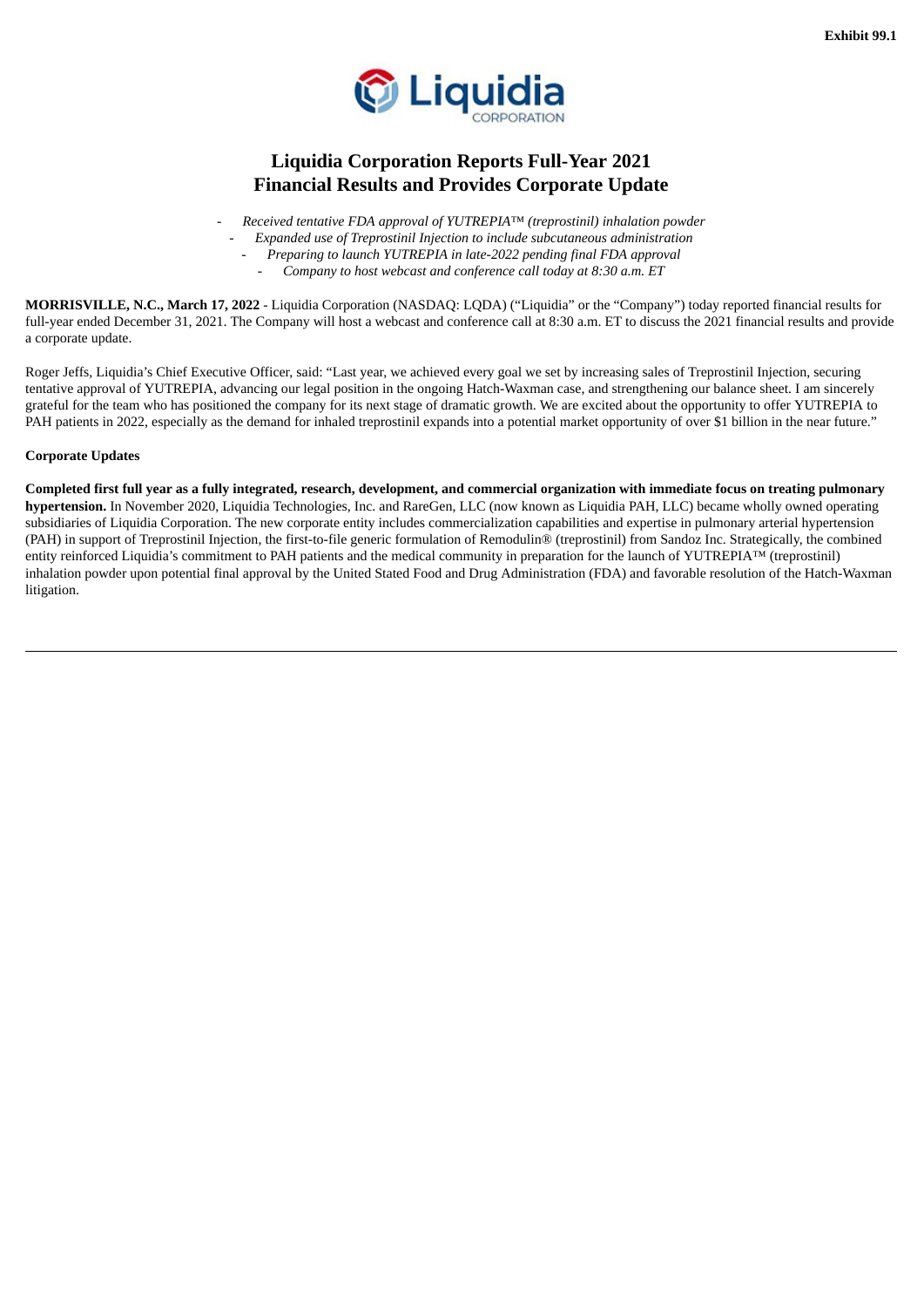#### Received tentative FDA approval of YUTREPIA™ (treprostinil) inhalation powder to treat PAH, validating the application of PRINT®

**Technology.** In November 2021, the FDA issued a tentative approval of YUTREPIA which indicated that the New Drug Application (NDA) had met all the requirements for final approval but cannot yet be marketed pending resolution of Hatch-Waxman litigation commenced by United Therapeutics on in June 2020. In support of the approval decision, the FDA completed an on-site Pre-Approval Inspection of the Morrisville, North Carolina, facility over 5 days with no Form 483 Inspectional Observations issued.

Removed barriers to increase adoption of generic Treprostinil Injection by patients, physicians, and payers. In May 2021, Liquidia PAH's manufacturing partner, Chengdu Shifeng Medical Technologies LTD began selling the RG 3ml Medication Cartridge, which may be used to supply treprostinil to PAH patients using the CADD-MS 3 pump for subcutaneous administration. As a result, unit sales of Treprostinil Injection increased dramatically in 2021 across intravenous and subcutaneous routes of administration, more than doubling the number of patients being treated as compared to the first half of 2021. The Company remains confident that the inventory of pumps and cartridges held by specialty pharmacies is sufficient to support the treatment of all PAH patients requiring parenteral administration of Treprostinil Injection.

**Continued to advance legal proceedings to allow for final approval of YUTREPIA.** In support of YUTREPIA, the Company is actively involved in Hatch-Waxman litigation brought by United Therapeutics Corporation ("UTC") in June 2020 involving three U.S. patents: No. 9,604,901 (the '901 Patent), 9,593,066 (the '066 Patent) and 10,716,793 (the '793 Patent). During 2021, Liquidia secured several favorable legal rulings in proceedings at the District Court of Delaware and through *inter partes* review (IPR) at the U.S. Patent Office. In August, the U.S. Patent Trial and Appeal Board (PTAB) instituted *inter partes* review (IPR) against the '793 Patent, stating that Liquidia demonstrated a reasonable likelihood of prevailing in its assertion that all of the claims of the '793 patent are unpatentable as obvious over the combination of certain prior art cited by Liquidia in its petition to the PTAB. In October, the PTAB found that found that seven of the nine claims in the '901 Patent were unpatentable, leaving only the narrower dependent claims 6 and 7 remaining, both of which require actual storage at ambient temperature of treprostinil sodium. In December, UTC stipulated to Liquidia's non-infringement of the '901 Patent. Trial in the Hatch-Waxman litigation is scheduled for March 28-31, and a final written decision in the IPR for the '793 Patent is expected in August 2022.

Strengthened the balance sheet to drive value though key legal milestones and regulatory events. Over the year, the Company initiated actions to significantly reduce net annual spending in 2021 compared to 2020 to extend the cash runway. The cost-cutting measures were complemented by \$12.9 million in revenue from the profit derived from sales of Treprostinil Injection in Liquidia PAH's partnership with Sandoz. In January 2022, the Company increased its existing credit facility with Silicon Valley Bank, providing access to up to \$40.0 million in term loans of which the first \$20.0 million was funded in 2022. The net impact of these financial measures positions the Company to drive value through key legal and regulatory events as it prepares to launch YUTREPIA pending final FDA approval.

#### **Full Year 2021 Financial Results**

Cash totaled \$57.5 million as of December 31, 2021. There were 52.3 million shares outstanding as of December 31, 2021.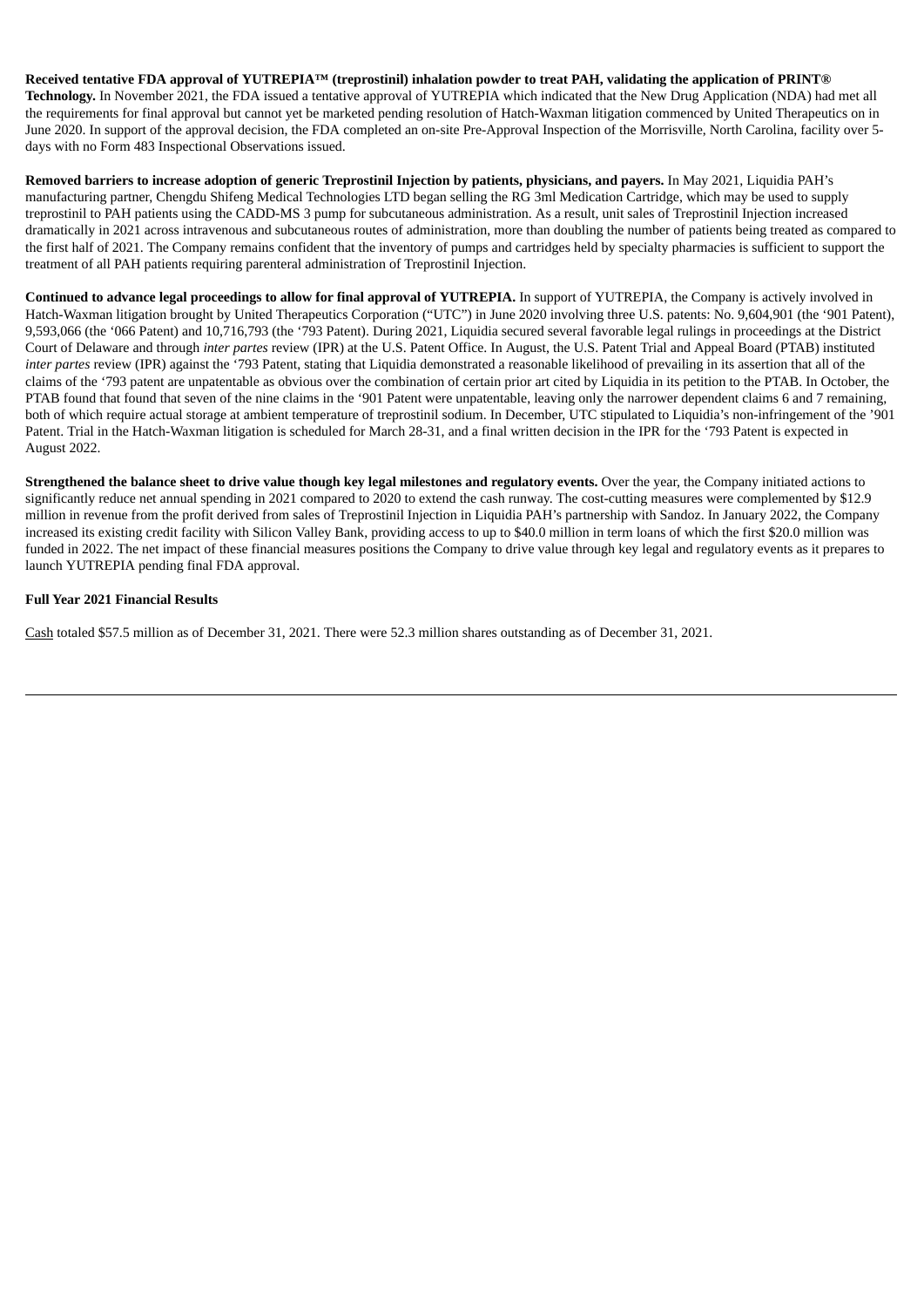Revenue was \$12.9 million for the year ended December 31, 2021, compared with \$0.7 million for the year ended December 31, 2020. 2021 includes a full year of revenue related to the Promotion Agreement following the acquisition of Liquidia PAH in November 2020. Revenue is net of \$2.7 million in amortization of the contract acquisition costs associated with the Promotion Agreement with Sandoz.

Cost of revenue was \$3.0 million for the year ended December 31, 2021, compared with \$0.2 million for the year ended December 31, 2020. 2021 includes a full year of Cost of revenue related to the Promotion Agreement following the acquisition of Liquidia PAH in November 2020 and included (i) the cost of employing a targeted sales force calling on physicians and hospital pharmacies involved in the treatment of PAH, as well as key stakeholders involved in the distribution and reimbursement of Treprostinil Injection and (ii) amortization of the intangible asset associated with the Promotion Agreement.

Research and development expenses were \$20.5 million for the year ended December 31, 2021, compared with \$32.2 million for the year ended December 31, 2020, a decrease of \$11.7 million or 36.3%. The decrease primarily related to lower expenses from our YUTREPIA clinical program, which was substantially completed prior to filing the NDA in April 2020, and lower employee and consulting expenses.

General and administrative expenses were \$23.1 million for the year ended December 31, 2021, compared with \$27.4 million for the year ended December 31, 2020. The decrease of \$4.3 million, or 15.6%, was due to a \$9.1 million decrease in consulting expenses and professional fees associated with corporate activities, a \$1.1 million decrease in personnel expenses, and a \$0.5 million decrease in commercial and marketing expenses. These decreases were offset by a \$5.1 million increase in legal fees related to our ongoing YUTREPIA-related litigation and a \$2.0 million increase in stockbased compensation expenses driven by the accelerated vesting of equity awards upon tentative FDA approval of YUTREPIA in November 2021.

Net loss for during the year ended December 31, 2021, was \$34.6 million, or \$0.70 per basic and diluted share, compared to a net loss of \$59.8 million, or \$1.76 per basic and diluted share, for the year ended December 31, 2020.

Remodulin® (treprostinil) is a registered trademark of United Therapeutics Corporation.

# **About YUTREPIA™(treprostinil) inhalation powder**

YUTREPIA is an investigational, inhaled dry powder formulation of treprostinil delivered through a proven, convenient, palm-sized device. On November 5, 2021, the FDA issued a tentative approval for YUTREPIA, which is indicated for the treatment of pulmonary arterial hypertension (PAH) to improve exercise ability in adult patients with New York Heart Association (NYHA) Functional Class II-III symptoms. YUTREPIA was designed using Liquidia's PRINT<sup>®</sup> technology, which enables the development of drug particles that are precise and uniform in size, shape, and composition, and that are engineered for optimal deposition in the lung following oral inhalation. Liquidia has completed INSPIRE, or Investigation of the Safety and Pharmacology of Dry Powder Inhalation of Treprostinil, an open-label, multi-center phase 3 clinical study of YUTREPIA in patients diagnosed with PAH who are naïve to inhaled treprostinil or who are transitioning from Tyvaso (nebulized treprostinil). YUTREPIA was previously referred to as LIQ861 in investigational studies.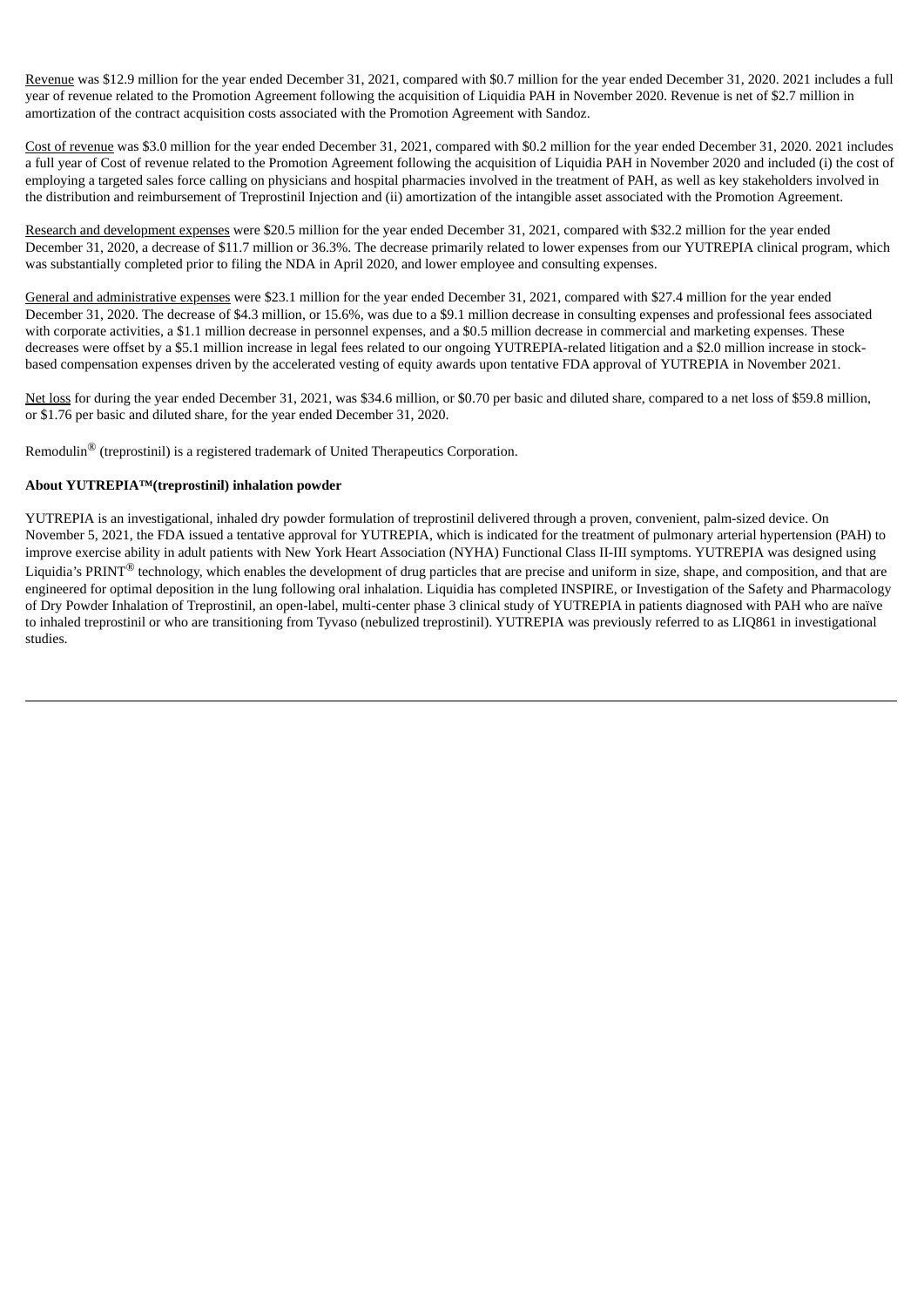#### **About Treprostinil Injection**

Treprostinil Injection is the first-to-file, fully substitutable generic treprostinil for parenteral administration. Treprostinil Injection contains the same active ingredient, same strengths, same dosage form and same inactive ingredients as Remodulin<sup>®</sup> (treprostinil) and is offered to patients and physicians with the same level of service and support, but at a lower price than the branded drug. Liquidia PAH promotes the appropriate use of Treprostinil Injection for the treatment of PAH in the United States in partnership with its commercial partner, who holds the Abbreviated New Drug Application (ANDA) with the FDA.

#### **About Liquidia Corporation**

Liquidia Corporation is a biopharmaceutical company focused on the development and commercialization of products in pulmonary hypertension and other applications of its PRINT<sup>®</sup> Technology. The company operates through its two wholly owned subsidiaries, Liquidia Technologies, Inc. and Liquidia PAH, LLC. Liquidia Technologies has developed YUTREPIA™ (treprostinil) inhalation powder for the treatment of pulmonary arterial hypertension (PAH). Liquidia PAH provides the commercialization for pharmaceutical products to treat pulmonary disease, such as generic Treprostinil Injection. For more information, please visit www.liquidia.com.

#### **Cautionary Statements Regarding Forward-Looking Statements**

This press release may include forward-looking statements within the meaning of the Private Securities Litigation Reform Act of 1995. All statements contained in this press release other than statements of historical facts, including statements regarding our future results of operations and financial position, our strategic and financial initiatives, our business strategy and plans and our objectives for future operations, are forward-looking statements. Such forward-looking statements, including statements regarding clinical trials, clinical studies and other clinical work (including the funding therefor, anticipated patient enrollment, safety data, study data, trial outcomes, timing or associated costs), regulatory applications and related submission contents and timelines, including the potential for final FDA approval of the NDA for YUTREPIA, the timeline or outcome related to our patent litigation pending in the U.S. District Court for the District of Delaware or our *inter partes* review with the PTAB or any related appeals, the issuance of patents by the USPTO and our ability to execute on our strategic or financial initiatives, involve significant risks and uncertainties and actual results could differ materially from those expressed or implied herein. The words "anticipate," "believe," "continue," "could," "estimate," "expect," "intend," "may," "plan," "potential," "predict," "project," "should," "target," "would," and similar expressions are intended to identify forward-looking statements. We have based these forward-looking statements largely on our current expectations and projections about future events and financial trends that we believe may affect our financial condition, results of operations, business strategy, short-term and long-term business operations and objectives and financial needs. These forward-looking statements are subject to a number of risks discussed in our filings with the SEC, including the impact of the coronavirus (COVID-19) pandemic on our Company and our financial condition and results of operations, as well as a number of uncertainties and assumptions. Moreover, we operate in a very competitive and rapidly changing environment and our industry has inherent risks. New risks emerge from time to time. It is not possible for our management to predict all risks, nor can we assess the impact of all factors on our business or the extent to which any factor, or combination of factors, may cause actual results to differ materially from those contained in any forward-looking statements we may make. In light of these risks, uncertainties and assumptions, the future events discussed in this press release may not occur and actual results could differ materially and adversely from those anticipated or implied in the forward-looking statements. Nothing in this press release should be regarded as a representation by any person that these goals will be achieved, and we undertake no duty to update our goals or to update or alter any forward-looking statements, whether as a result of new information, future events or otherwise.

#### **Contact Information**

**Media & Investors:** Jason Adair Senior Vice President, Corporate Development and Strategy 919.328.4400 jason.adair@liquidia.com